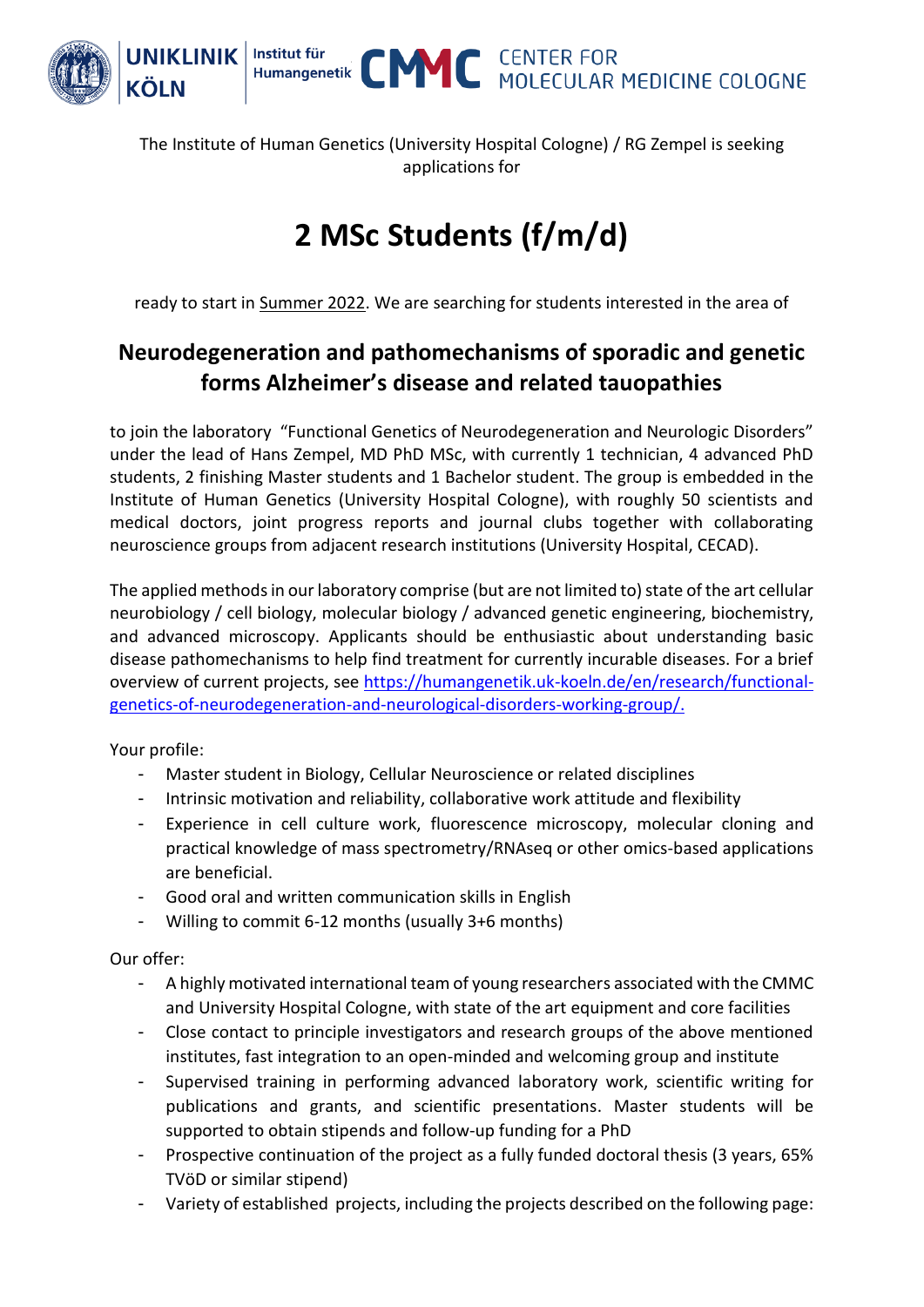The applicants will work e.g. on the following projects:

Alzheimer's Disease (AD) and related tauopathies are severe dementia syndromes, there is no cure. We strive to better our understanding of the molecular disease mechanisms, to enable the development of targeted therapeutic approaches. The microtubule-associated protein TAU is a key driver of the neurodegeneration observed in Alzheimer's disease (AD) and other types of dementia/neurodegerenation syndromes. Besides its role in disease pathogenesis, TAU stabilizes neuronal microtubules and likely promotes essential functions, such as axonal growth, transport, synapse formation, and neuronal activity. Alternative splicing of the gene encoding for TAU, *MAPT*, results in the expression of six isoforms in the human brain that differ in their intracellular localization. Focusing on human neuronal models and TAU-humanized mice expressing all human isoforms is crucial for understanding AD pathomechanisms.

## Project 1: Isoform-specific toxicity of TAU in AD and related tauopathies

In this project, we established a human iPSC-based neuronal model to study (isoform-specific) functions of TAU. We are currently establishing lentiviral-/AAV-based delivery of individual isoforms to characterize isoform-specific properties of TAU and investigate how TAU mediates toxicity in AD. Using live-cell imaging methods, immunofluorescence staining techniques, and *in vitro* models of AD, we will unravel the contribution of TAU and its isoforms on hallmarks of AD, such as microtubule and spine loss. In addition, we will use multi-omics approaches to discover novel drivers and modifiers of disease in a human neuronal context.

The project highly relies on cell culture work using HEK cells, iPSCs and iPSC-derived neurons but will also take advantage of primary murine neurons derived from TAU-humanized mice. Follow up projects will also focus on animal experiments; experience with animal handling (e.g., FELASA B) is beneficial but not a prerequisite. A great part of the project will also use microscopy-based analyses, such as immunofluorescence imaging, image analysis and live-cell imaging. The student will closely collaborate with a late-stage PhD student and might be able to take over the project after graduation of the PhD student.

## Project 2: Intracellular TAU sorting mechanisms and TAU interactome studies

The TAU protein is mainly sorted to the axonal compartment in healthy brain neurons. We aim to unravel the mechanisms that are responsible for efficient TAU sorting under physiological conditions as this is a prerequisite for understanding the development of pathological TAU missorting. We focus on both protein-intrinsic components and cellular interactors that may contribute to the axonal localization of TAU. During the Master's thesis, the student would collaborate with an experienced PhD student to drive forward this project.

The primary cell model used for the project are human induced pluripotent stem cell (hiPSC) derived glutamatergic neurons. Further *in vitro* neuronal models are primary mouse forebrain neurons and human SH-SY5Y-derived neurons. We use either transfection or lentiviral transduction to introduce self-engineered plasmids to the neuronal cultures. Besides plasmid introduction, the cell culture work includes e.g. maintenance tasks like seeding and passaging of hiPSCs, biotinylation assays or related time course experiments, and protein harvesting. Downstream analysis approaches include advanced fluorescence microscopy, western blots, and TurboID-based interactome studies using mass spectrometry.